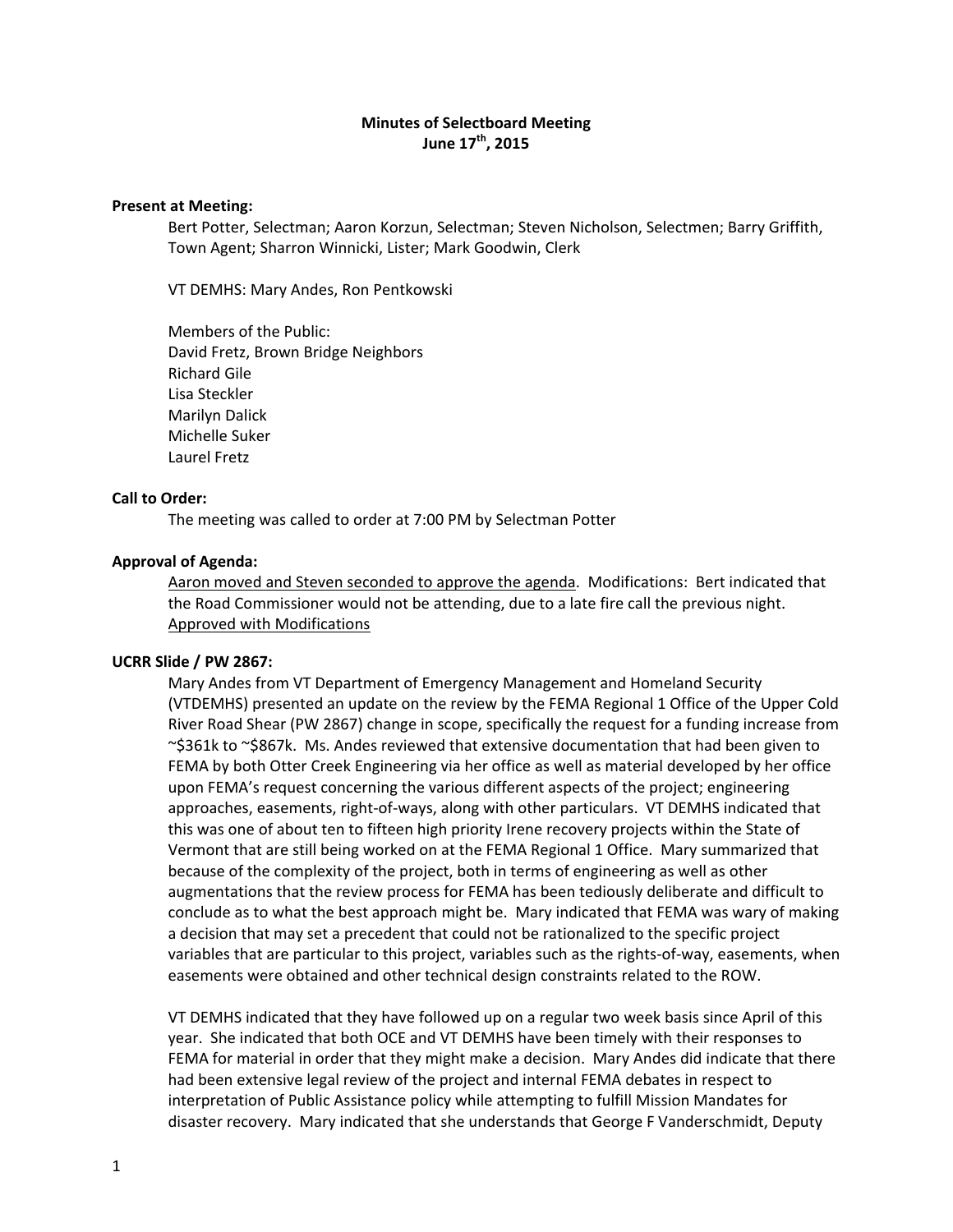Director at FEMA Region 1 is expected to be making a decision on the various internal recommendations imminently within the next few weeks.

(At this juncture Ron Pentkowski delivered an approval letter from FEMA for the Clement Bridge Alternate Project and extension for the Stoudt Bridge Alternate Project completion).

The forthcoming decision will indicate what approach will be taken. Mary indicated that she was cautiously optimistic that FEMA will be making the "sensible" decision and approve the stone buttress approach which is more cost effective, technically feasible and addresses the inherent cause of the slope toe erosion.

At this point, Bert Potter, chair opened the floor for questions / comments from the public:

Richard Gile: Made the observation that as time goes on the slide is exacerbated, and is affecting the Cold River road.

David Fretz: Could Mary quantify "few weeks"?

Mary Andes: indicated that she will be contacting FEMA tomorrow with information and additional documentation in respect to the fact that the Stone Buttress is the preferred design.

Carl Crawford: There are three essential possibilities that FEMA can conclude; #1 decline the PW altogether and not reimburse for any work, #2 MSE Wall approach, which cost significantly more and does not solve the inherent problem of erosion at the slope toe and #3 the Stone Buttress approach which has been the preferred approach from the beginning. What appears to be at issue is how to rationalize at the FEMA policy level the need for flexibility when it comes to the issue of utilizing "private" property for the repair of public facilities.

Mary Andes: "Few weeks" means hopefully by the end of this month but reasonably by July  $15^{th}$ .

Carl Crawford: indicated that it is "doable" that the project could start by the end of June and be completed this year. Permits are still active or would require minimal notification to bring them forward and renewed.

David Fretz: Does FEMA really want to solve the problem?

Mary Andes: It is her observation that FEMA does want to fulfill its' mission of disaster recovery. Because of the complexity of this particular project, FEMA sees it as a learning experience. As she indicated FEMA is looking to reconcile strict adherence to policy with the flexibility of what is pragmatically "on‐the‐ground". She indicated that she believes that FEMA is looking for a way through the restrictions of strict policy interpretation without advancing the unintended consequences of setting a precedent that has nationwide implications.

Michelle Suker: Continuing to delay is costing more money in terms of repair costs, costs to individuals like herself who have to drive excessively more miles and cost in terms of emergency response.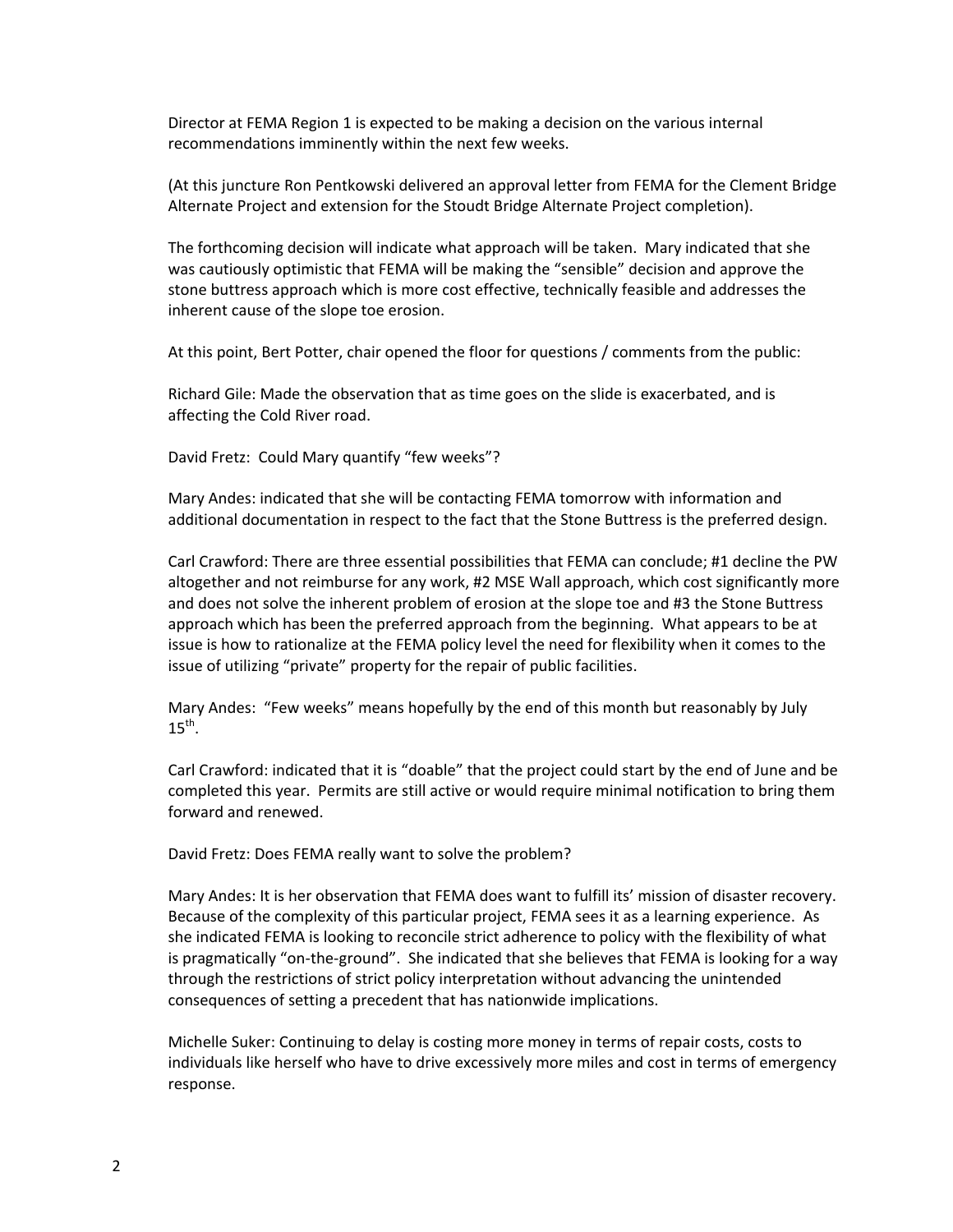Sharon Winnicki: Is the Town planning on keeping the Brown Bridge open during the winter, and will fire trucks even be able to fit through the bridge?

Bert Potter: The Road Commissioner is anticipating keeping the Brown Bridge accessible year round. Plowing may not be on the same priority as the main roads, but it will be plowed. First responders, not necessarily the fire trucks themselves, should be able to utilize the Bridge.

Carl Crawford: Announced that he will be leaving OCE as of July 1. It was his hope that there would be some resolution by then for this project. He indicated that Mark Youngstrom would be the point of contact until someone else was named. Carl indicated that Mark Youngstrom happened to speak with Tom Berry who works on Transportation issues for Sen. Patrick Leahy, who was aware of this FEMA project.

Mary Andes: It not necessarily helpful when the Congressional delegation gets involved with these projects and contacting FEMA. She indicated that she confers with Tom Berry regularly and will keep him appraised of the status in conjunction with Mark Youngstrom. Everyone (VT DEMHS & FEMA) is trying to get to the right answer.

David Fretz: Does the issue of Private Land and the consequences of proceeding without pre‐ approval refer to the Richmond project, and how does that compare with this project?

Mary Andes: Yes, in a way. VT DEMHS is trying to avoid the prospect of having funds pulled back. Again, that is what is taking time to deliberate at the Regional level. Comparatively, there are substantial differences between this project and the Richmond project, especially in respect to the interpretation of a facility, which this particular project has clear definitions, but the Richmond project was more ambiguous. There are similar examples throughout the country, and FEMA works slowly in order to review how best to make exceptions to arrive at fulfilling its' mission.

David Fretz: When can we start to write our own letters if needs be, after July 15?

Michelle Suker: There is continuing deterioration of the bridge, particularly graffiti, because it is not travelled on a regular basis.

Carl Crawford: Indicated that he would be hesitant in applying that sort of pressure, in that it may jeopardize the project or extend the schedule.

Mary Andes: Sometime after July  $15<sup>th</sup>$  would appear to be appropriate, although she indicated once again that it is not always helpful in respect to FEMA to apply that kind of pressure. Mary indicated that she tends to draft press releases for Senator Leahy in regard to these types of issues. She added that she tends to find that it most useful when the letters are passed through her office.

Chairman Potter concluded this portion of the meeting and extended a thank you to Carl, Mary and Ron for presenting.

#### **Roy ‐ Shunpike Culvert:**

Bert reported that he had an update from the Road Commissioner and that the first culvert for the Roy property on Shunpike has been installed. Jamie has preparing to present to Roy the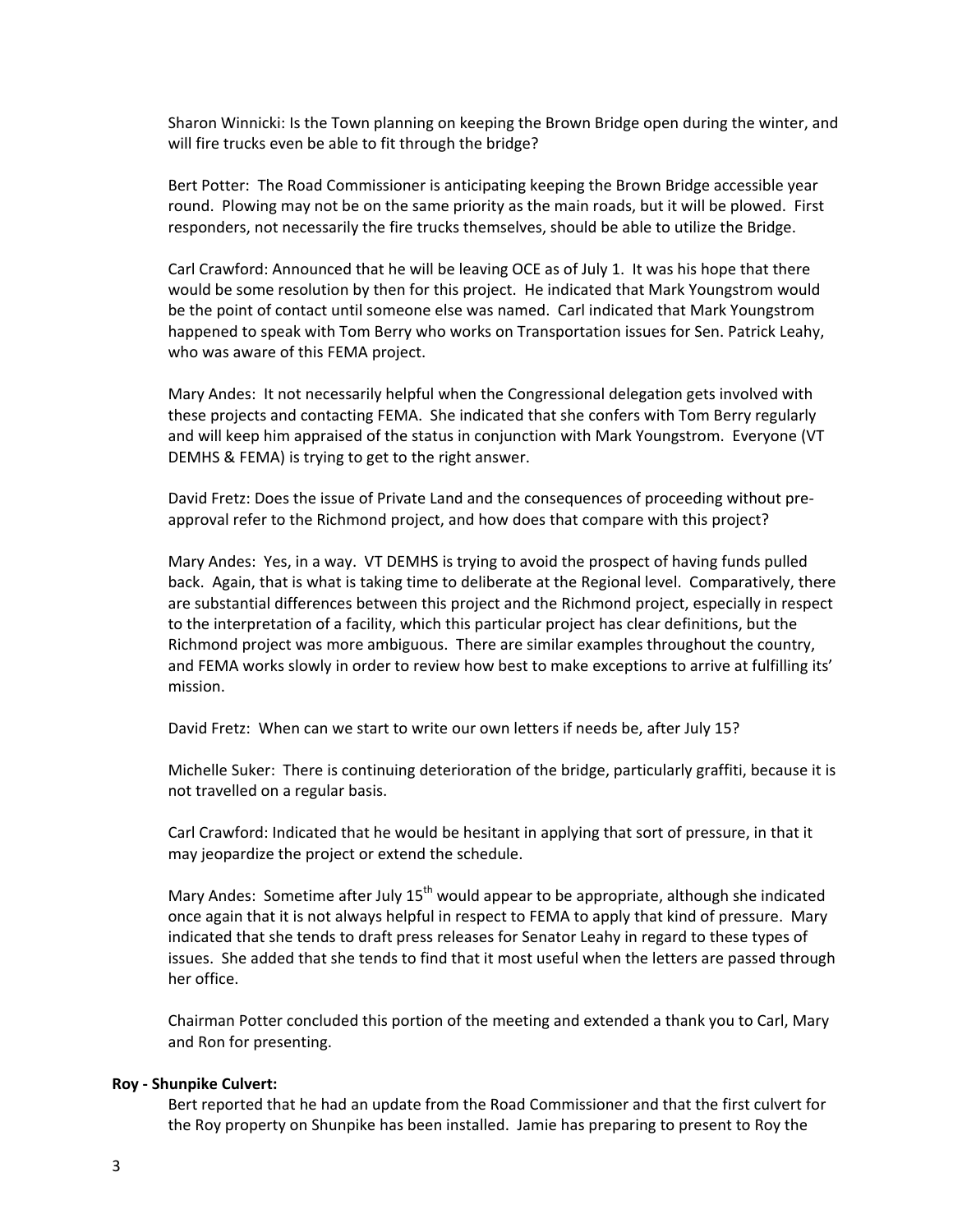expected cost on the second culvert. The Road Commissioner expects to have a determination on how is planning to proceed by July 1.

#### **Spirituous Liquor License Petition:**

The Clerk informed the Selectboard that he had received a petition to hold a special meeting in order to vote on the question: "Shall licenses for the sale of Spirituous Liquor be granted in the Town of Shrewsbury". The Selectboard was informed that the petition had the requisite number (5%) of voters, so that a special meeting would be required.

However, the Clerk also informed the Selectboard that upon further investigation that a reference was found to a 1979 Annual Meeting ballot vote result in a March 7<sup>th</sup>, 1979 edition of the Rutland Daily Herald. It was verified with the Secretary of State's office that the results that were published in the article could be used as an "official" result if the Selectboard, in consultation with the Town Agent choose to do so. The vote result which was not recorded in the Town Proceedings nor the Town Report were published as: *Final figures on the vote to allow* the sale of malt and vinous beverages were: 135 yes; 9 no. To allow sale of spirituous liquors, *the final vote figures were: 121, yes; 23 no.*

Steve moved and Aaron seconded to accept the results of the 1979 Town Meeting as reported in the Rutland Herald March 7, 1979 edition concerning the questions relating to malt & vinous beverages and spirituous liquors. Approved

Steve moved and Aaron seconded that under the provisions of 17 V.S.A. § 2643 the Selectboard will decline calling a special meeting duly requested by the petitioners because it is not necessary. Approved

### **Line of Credit:**

Steven moved and Bert seconded to reiterated its' action from May 21, 2015: *Steven moved and* Bert seconded to authorize the Treasurer to renew the Mascoma Line of Credit when its' tenure expires, in June 2015 *including a payoff balance of \$5.07.* in addition include any other institution that the Treasurer can negotiate favorable rates with. Approved

### **Scheduling of Determination of Tax Rate:**

Sharron Winnicki, Chair of Board of Listers briefed the Selectboard on the status of the Grand List. Grievances are presently ongoing, and expect to close hearings on Monday. Sharron indicated that the Listers expect to finalize a working Grand List by the end of the month and should have the required 411 property value data for determining the tax base line by the July 1<sup>st</sup> Selectboard meeting.

Bert will ask the Treasurer to be available for the July  $1<sup>st</sup>$  Selectboard meeting to collaborate in setting the Tax Rate.

#### **Town Office Septic:**

Bert reported that Hubbard Bros. was reluctant to use their particular equipment to find the septic cover, but recommended another vendor. Bert will communicate the piping and other configurations to ascertain if the vendor would be able to pinpoint the cover.

Steve will be calling Bill Loshen to set a time to come and examine the water pump.